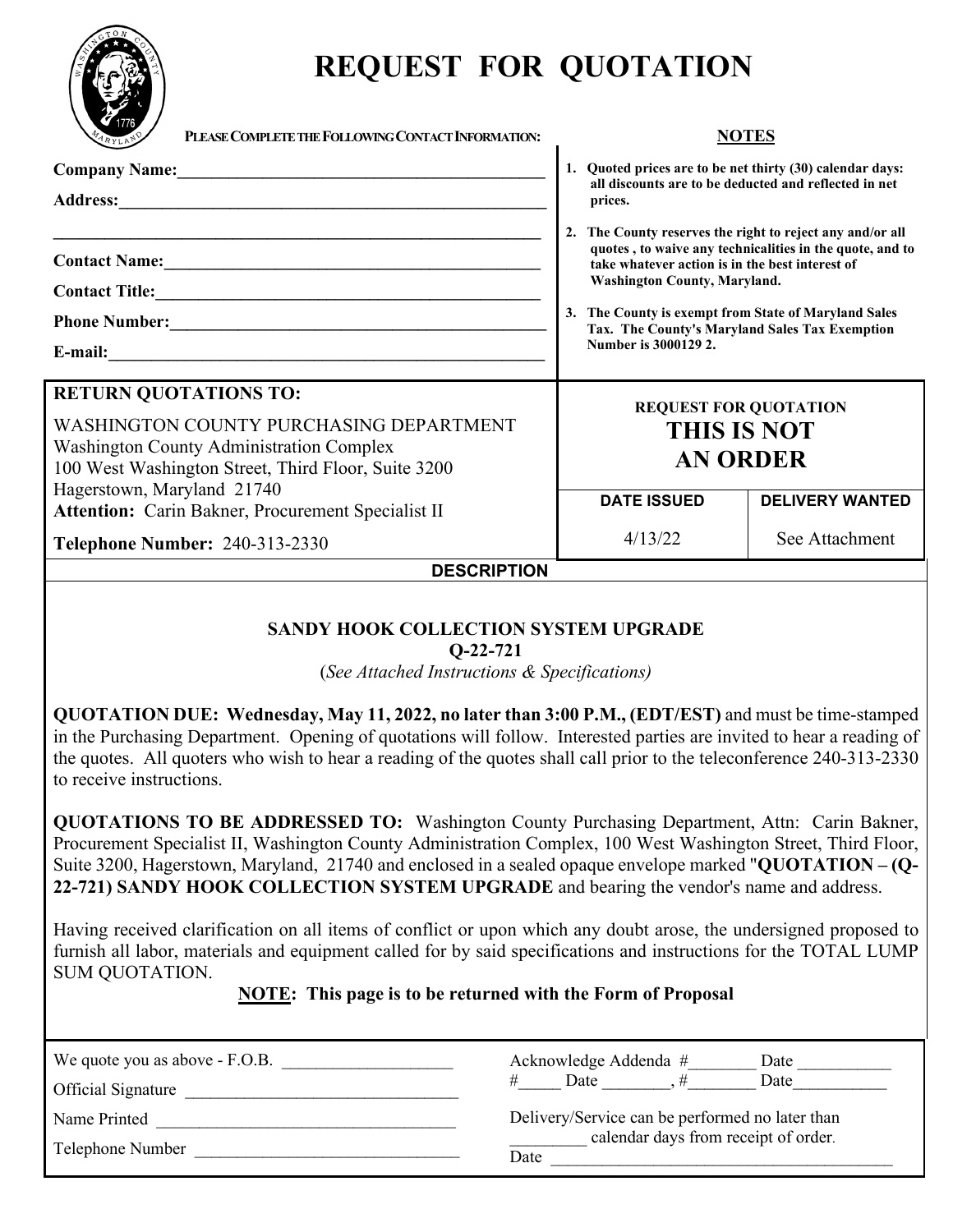### **Q-22-721 REQUEST FOR QUOTATION**

#### **SANDY HOOK COLLECTION SYSTEM UPGRADE**

#### **INSTRUCTIONS**

- **1. QUOTATION SUBMISSION:** Quotations are to be submitted enclosed in a sealed opaque envelope bearing the name of the firm submitting the quote and marked **"QUOTATION – (Q-22- 721) SANDY HOOK COLLECTION SYSTEM UPGRADE"**. Quotations are to be addressed to Carin Bakner, Procurement Specialist II, Washington County Purchasing Department, Washington County Administration Complex, 100 West Washington Street, Third Floor, Suite 3200, Hagerstown, Maryland, 21740. **Please direct all inquiries to Carin Bakner, Procurement Specialist II, at 240-313-2330, Fax - 240-313-2331**. *Facsimile or Electronic Quotes will not be accepted.*
- **2. QUOTATION OPENING:** Quotations must be received and time-stamped in the Purchasing Department no later than **3:00 P.M., (EDT/EST) Wednesday, May 11, 2022**. Quotations will be opened and read at that time in the Washington County Administration Complex, Third Floor Conference Room 3000, 100 West Washington Street, Hagerstown, Maryland. All interested parties are invited to attend.

#### **3. PRE-QUOTATION CONFERENCE/TELECONFERENCE:**

A Pre-Quotation Conference/Teleconference will be held in person in the Washington County Administration Complex, Third Floor Conference Room 3000, 100 West Washington Street, Hagerstown, Maryland 21740, **11:00 A.M., (EDT/EST) Wednesday, April 20, 2022**, at which time County personnel will be present to answer any questions. All interested quoters wishing to take part in the meeting by teleconference shall call prior to the meeting 240-313-2330 to receive instructions. All interested quoters are requested to take part in the conference/teleconference. Participation in this meeting is not mandatory, but it is strongly encouraged.

**NOTE: All Quoters must enter the Washington County Administrative Complex through either the front door at the 100 West Washington Street entrance or through the rear entrance (w/blue canopy roof) which is handicap accessible and must use the elevator to access the Purchasing Department to submit their quote and/or to attend the Pre-Quotation Conference and/or the Quote Opening. Alternate routes are controlled by a door access system. Washington County Government has announced security protocols being implemented at the Washington County Administrative Complex at 100 West Washington Street, Hagerstown. The general public will be subject to wand search and will be required to remove any unauthorized items from the building prior to entry. Prohibited items include but are not limited to: Weapons of any type; Firearms, ammunition and explosive devices; Cutting instruments of any type - including knives, scissors, box cutters, work tools, knitting needles, or anything with a cutting edge, etc.; Pepper spray, mace or any other chemical defense sprays; and Illegal substances.**

**4. AWARD OF CONTRACT:** If a contract is awarded, Washington County, Maryland shall award the contract to the responsible, responsive low Quoter based on the total sum for the equipment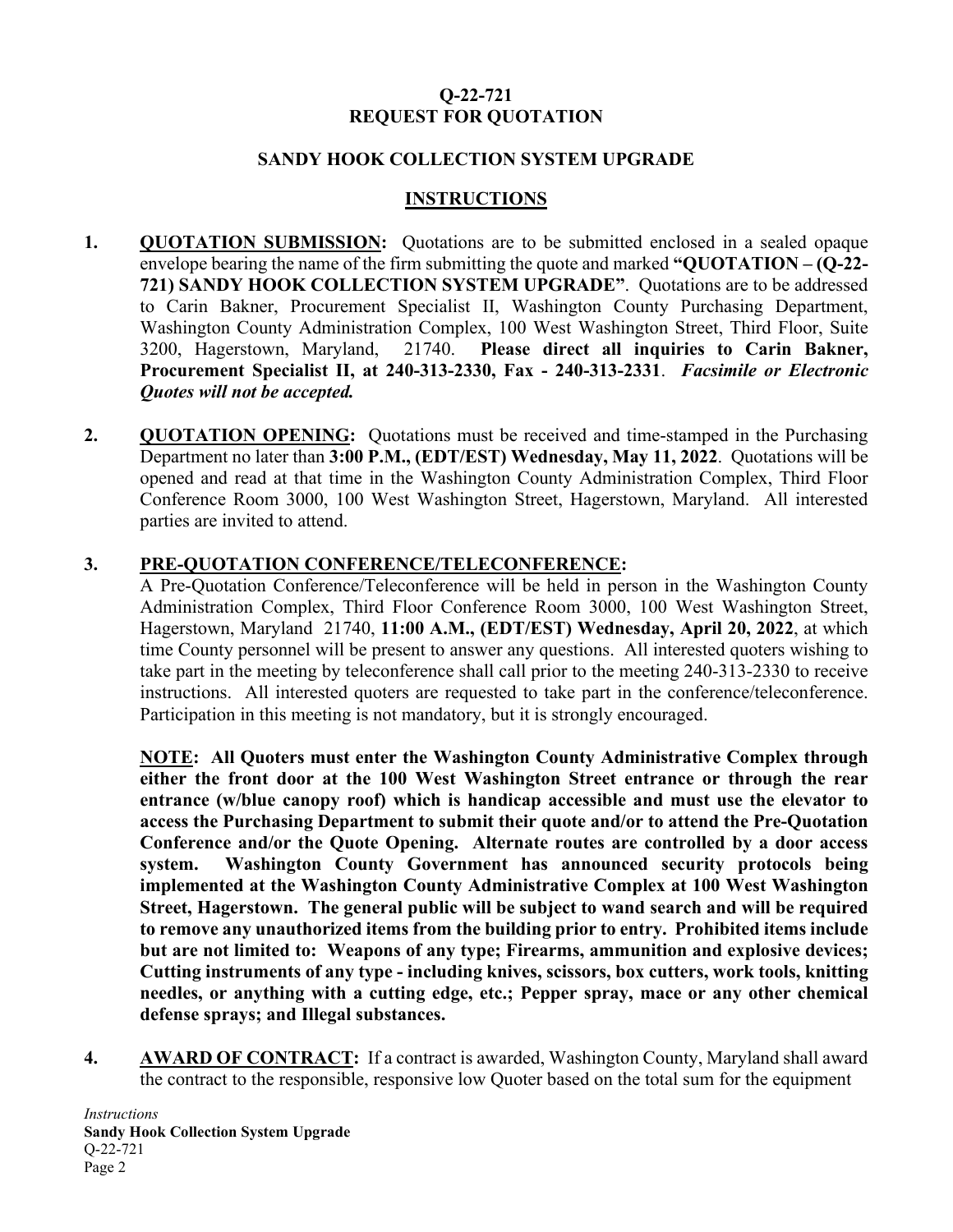that is most advantageous to the County. Carelessness in quoting prices, or in preparation of quotation otherwise, will not relieve the Quoter. Erasures or changes in quotations must be initialed. Upon approval of the cost proposal, it is the County's intent to issue a Notice to Proceed (purchase order) within fourteen (14) days.

#### **5. BROCHURES, DESCRIPTIVE LITERATURE, MANUALS:**

- a. Firms submitting quotes shall furnish complete descriptive literature and specifications of the equipment upon which the Quotation is based. Refer to the General Conditions.
- b. Failure to comply with this requirement may be ample cause for rejection of the Quotation.
- **6. DELIVERY:** The equipment shall be delivered F.O.B. Destination to the Washington County Department of Water Quality, 16232 Elliott Parkway, Williamsport, MD 21795. The successful Quoter shall guarantee delivery of the equipment as specified herein, no later than forty (45) consecutive calendar days after notice of award. All delivery costs and charges shall be included in the Quotation.
- **7. DISCOUNTS:** Quoted prices are to be net thirty (30) calendar days; all discounts are to be deducted and reflected in net prices.
- **8. DISPUTES:** In cases of disputes as to whether or not an item or service quoted or delivered meets specifications, the decision of the County Commissioners or authorized representative shall be final and binding on both parties.
- **9. EQUAL OPPORTUNITY:** The Board of County Commissioners of Washington County, Maryland does not discriminate on the basis of race, color, national origin, sex, religion, age and disability in employment or the provision of services. Individuals requiring special accommodations are requested to contact the Purchasing Department at 240-313-2330 Voice, TDD Dial 711 to make arrangements no later than seven (7) calendar days prior to the Quotation Opening.
- **10. EXCEPTION:** The submission of a quotation shall be considered an agreement to all items, conditions, and specifications provided herein and in the various quotation documents unless specifically noted otherwise in the quotation.
- **11. INTERPRETATION, DISCREPANCIES, OMISSIONS:** Should any Quoter find discrepancies in, or omissions from the documents or be in doubt of their meaning, or feel that the specifications are discriminatory, he/she should at once request, in writing, an interpretation from Carin Bakner, Procurement Specialist II, Washington County Purchasing Department, Washington County Administration Complex, 100 West Washington Street, Suite 3200, Hagerstown, Maryland, 21740, Fax: 240-313-2331; or send questions in Microsoft Word platform via-email to [purchasingquestions@washco-md.net.](mailto:purchasingquestions@washco-md.net)

All necessary interpretations will be issued to all Quoters by the Washington County Purchasing Director in the form of addenda to the specifications, and such addenda shall become part of the Contract Documents. Exceptions taken in no way obligates the County to change the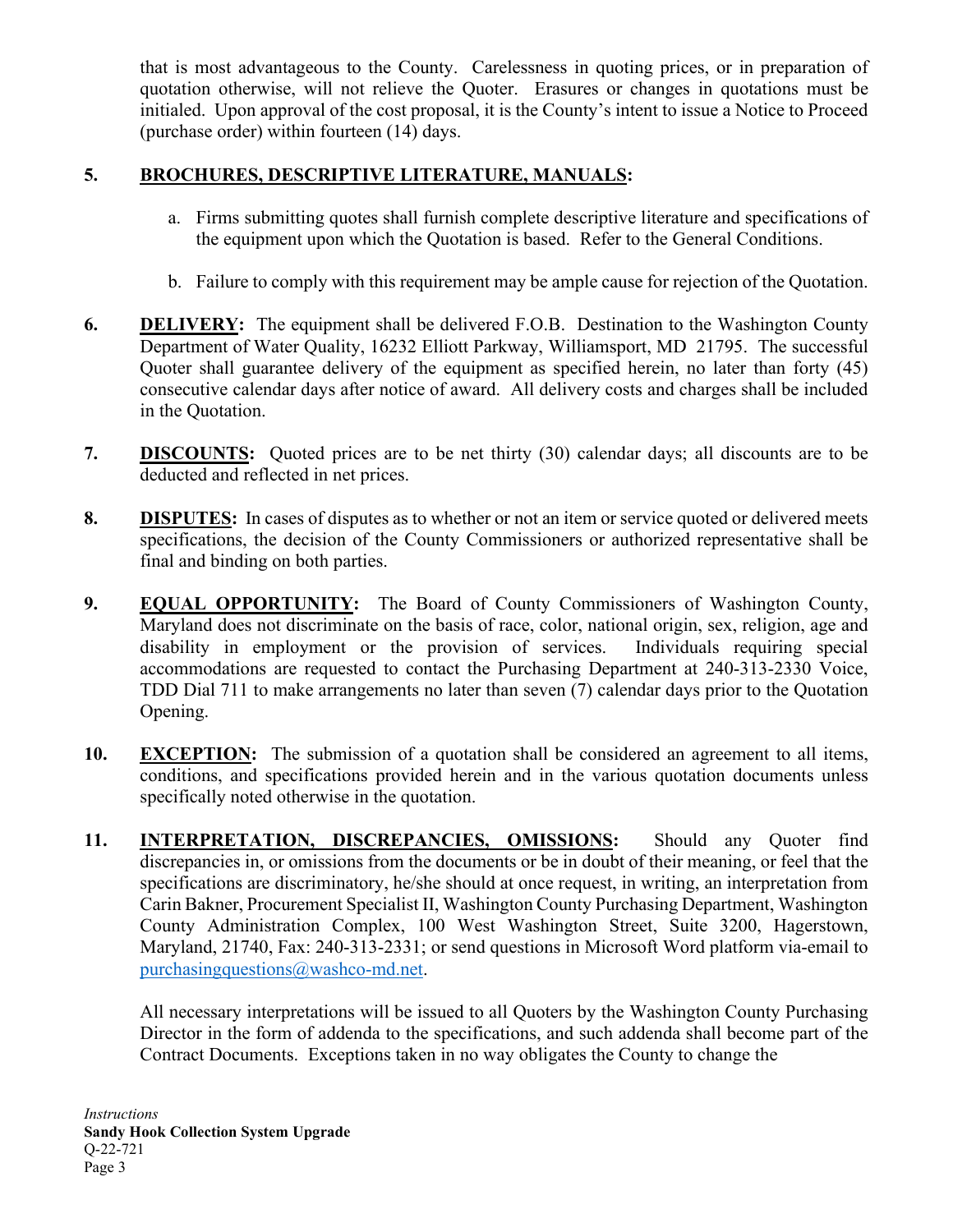specifications. Failure of any Quoter to receive any such addendum or interpretation shall not relieve such Quoter from any obligation under his/her quotation as submitted. The County will assume no responsibility for oral instructions or suggestions. **ORAL ANSWERS WILL NOT BE BINDING ON THE COUNTY. Any requests received after 4:00 P.M., (EDT/EST), Wednesday, April 27, 2022, may not be considered.**

- **12. LIQUIDATED DAMAGES:** Assessments shall be made at the rate of one percent (1%) of the quoted price, per unit, per day, for each unit not delivered by the due date. This assessment shall be deducted for the invoice price.
- **13. MATERIAL AND WORKMANSHIP:** All equipment furnished shall be guaranteed to be new, unused and of current manufacture, to meet all requirements of the specifications, and to be in intended use condition at time of delivery. All workmanship shall be of high quality and accomplished in a professional manner so as to ensure functionality of the equipment.
- 14. **PAYMENT:** Payment will be made within thirty (30) calendar days after satisfactory acceptance and delivery by using department as required based on delivery as requested by that department. Invoices shall be submitted in duplicate to the Department of Water Quality, 16232 Elliott Parkway, Williamsport, MD 21795.
- **15. PAYMENT OF COUNTY AND MUNICIPAL TAXES:** Effective October 1, 1993, in compliance with Section 1-106(b)(3) of the Code of the Public Local Laws of Washington County, Maryland, "If a Bidder has not paid all taxes owed to the County or a municipal corporation in the County, the County Commissioners may reject the Bidder's bid."
- **16. POLITICAL CONTRIBUTION DISCLOSURE:** In accordance with Maryland Code, State Finance and Procurement Article, §17-402, the Bidder shall comply with Maryland Code, Election Law Article, Title 14, which requires that every person that enters into contracts, leases, or other agreements with the State, a county, or any incorporated municipality, or their agencies during a calendar year in which the person receives in the aggregate \$100,000 or more, shall file with the State Administrative Board of Election Laws a statement disclosing contributions in excess of \$500 made during the reporting period to a candidate for elective office in any primary or general election. The statement shall be filed with the State Administrative Board of Election Laws: (1) before a purchase or execution of a lease or contract by the State, a county, an incorporated municipality or their agencies, and shall cover the preceding two (2) calendar years; and (2) if the contribution is made after the execution of a lease or contract, then twice a year, throughout the contract term, on: (a) February 5, to cover the 6-month period ending January 31; and (b) August 5, to cover the 6-month period ending July 31.
- **17. REDUCTION OF PRICES:** Any reduction of prices during the period of this contract shall be passed on to the Board of county Commissioners of Washington County, Maryland.
- **18**. **QUOTATION SUBMITTALS:** Quotations are to be enclosed in a sealed opaque envelope marked, **"QUOTATION – (Q-22-721) – SANDY HOOK COLLECTION SYSTEM UPGRADE"** and bearing the vendor's name and address. Quotations are to be addressed to:

Washington County Purchasing Department Attn: Carin Bakner, Procurement Specialist II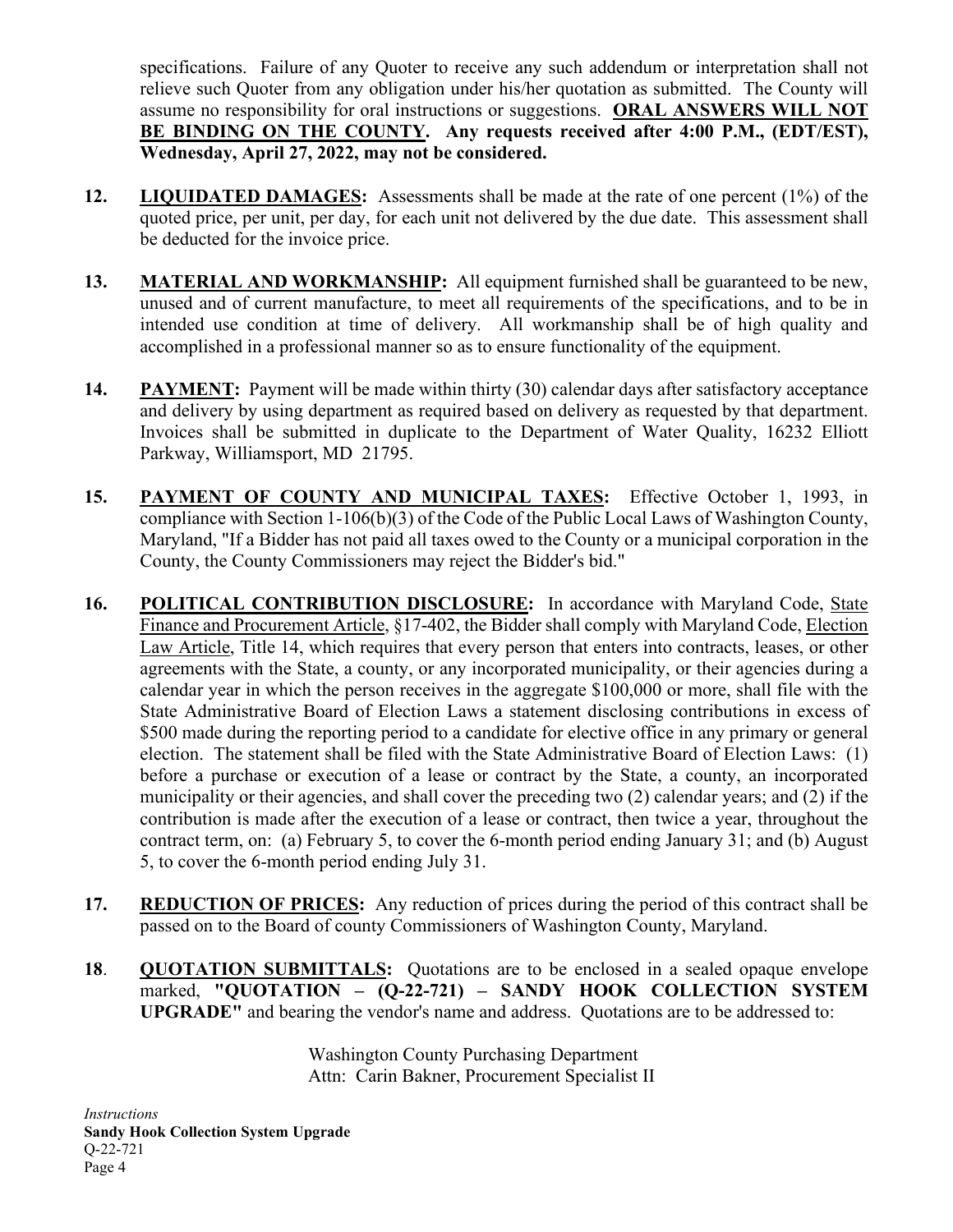Washington County Administration Complex 100 West Washington Street, Suite 3200 Hagerstown, MD 21740

Quotations must be received, and time stamped in the Purchasing Department no later than **3:00 P.M. (EDT/EST), Wednesday, May 11, 2022**. Quotations will be opened and read at that time, in the Washington County Administration Complex, Third Floor Conference Room 3000, 100 West Washington Street, Hagerstown, Maryland, 21740. All interested parties are invited to attend; or quoters wishing to hear a reading of the quotes via teleconference shall call prior to the teleconference 240-313-2330 to receive instructions.

Quotations shall be submitted on the forms provided. Numbers shall be stated both in writing and in figures. Quotations must be signed in writing by the Quoter, or an authorized agent of the Quoter, if the Quoter is a corporation.

- **19. QUOTER'S RESPONSIBILITY:** Prior to contracting, private corporations must either be incorporated in the State of Maryland or registered with the Maryland Department of Assessments and Taxation as a foreign corporation and must be in good standing. Proof of such standing is required prior to the start of the contracting process and shall remain in good standing during the contract period. The website for the State Department of Assessments and Taxation is: <https://egov.maryland.gov/businessexpress> and the phone numbers for the State Department of Assessments and Taxation are: **(410) 767-1184** or **(888) 246-5941**.
- **20. RESERVATIONS:** The Board of County Commissioners of Washington County, Maryland, reserves the right to accept or reject any or all quotes, to waive formalities, informalities and technicalities therein. The Board reserves the right to contact a Quoter for clarifications and may, at its sole discretion, allow a Quoter to correct any and all formalities, informalities and technicalities in the best interest of Washington County, Maryland.
- **21. SALES TAX:** Washington County Government is exempt from State of Maryland Sales Tax. The County's Maryland Sales Tax Exemption Number is 3000129 2. The County will provide a sales tax exemption certificate for the items provided under this contract.
- **22. SUBSTITUTIONS:** Any Quoter who contemplates offering equipment that differs from that specified SHALL obtain the County's written approval prior to quotation opening. Substitution literature shall be received in the Purchasing Department **no later than 4:00 P.M., (EDT/EST), Wednesday, April 27, 2022**. Requests received after this deadline for substitutions may not be considered.All correspondence regarding this quote shall be directed to and issued by the Washington County Purchasing Department.
- **23. CERTIFICATION REGARDING DEBARMENT, SUSPENSION, INELIGIBILITY AND VOLUNTARY EXCLUSION:** The Quoter/Vendor certifies, by submission of this Quotation or acceptance of this contract, that neither it nor its principals are presently debarred, suspended, proposed for debarment, declared ineligible, or voluntarily excluded from participation in this transaction by any Federal department or agency. It further agrees by submitting this quotation that it will include this clause without modification in all lower tier transactions, solicitations, quotations, contracts, and subcontracts. Where the Quoter/Vendor or any lower tier participant is able to certify to this statement, it shall attach an explanation to this solicitation/proposal.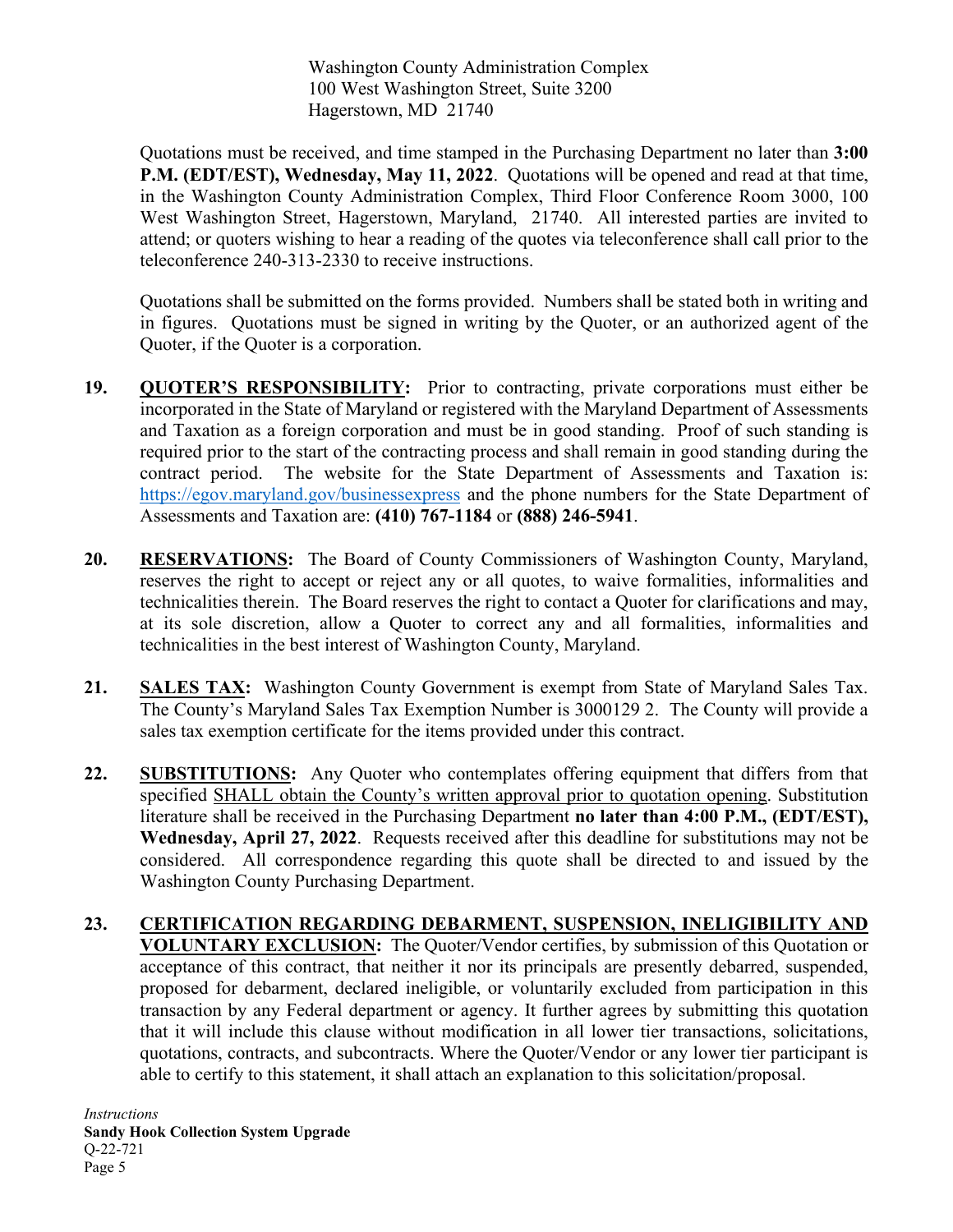## **Q-22-721 REQUEST FOR QUOTATION**

## **SANDY HOOK COLLECTION SYSTEM UPGRADE**

#### **SPECIFICATIONS**

| Item No.                | <b>Item Description</b>        | Quantity                         | Length       |
|-------------------------|--------------------------------|----------------------------------|--------------|
| $\mathbf{1}$            | #10 THHN Stranded Wire (Black) | Five $(5)$ spools                | $1,000$ feet |
| $\boldsymbol{2}$        | #10 THHN Stranded Wire (Red)   | Five $(5)$ spools                | $1,000$ feet |
| $\mathbf{3}$            | #8 THHN Stranded Wire (Black)  | $\text{Six } (6) \text{ spools}$ | 1,500 feet   |
| $\overline{\mathbf{4}}$ | #8 THHN Stranded Wire (Blue)   | $\text{Six } (6) \text{ spools}$ | $1,500$ feet |
| 5                       | #6 THHN Stranded Wire (Red)    | Five $(5)$ spools                | $2,500$ feet |
| 6                       | #6 THHN Stranded Wire (Blue)   | Five $(5)$ spools                | 2,500 feet   |
| $\overline{7}$          | #6 THHN Stranded Wire (Green)  | Two $(2)$ spools                 | $2,500$ feet |
| 8                       | #4 THHN Stranded Wire (Black)  | One $(1)$ spool                  | $2,000$ feet |
| 9                       | #4 THHN Stranded Wire (Red)    | One $(1)$ spool                  | $2,000$ feet |
| 10                      | #4 THHN Stranded Wire (White)  | One $(1)$ spool                  | $2,000$ feet |
| 11                      | #4 THHN Stranded Wire (Black)  | Two $(2)$ spools                 | $1,000$ feet |
| 12                      | #4 THHN Stranded Wire (Blue)   | Two $(2)$ spools                 | $1,000$ feet |
| 13                      | #4 THHN Stranded Wire (Red)    | One $(1)$ spool                  | $1,100$ feet |
| 14                      | #4 THHN Stranded Wire (Blue)   | One $(1)$ spool                  | $1,100$ feet |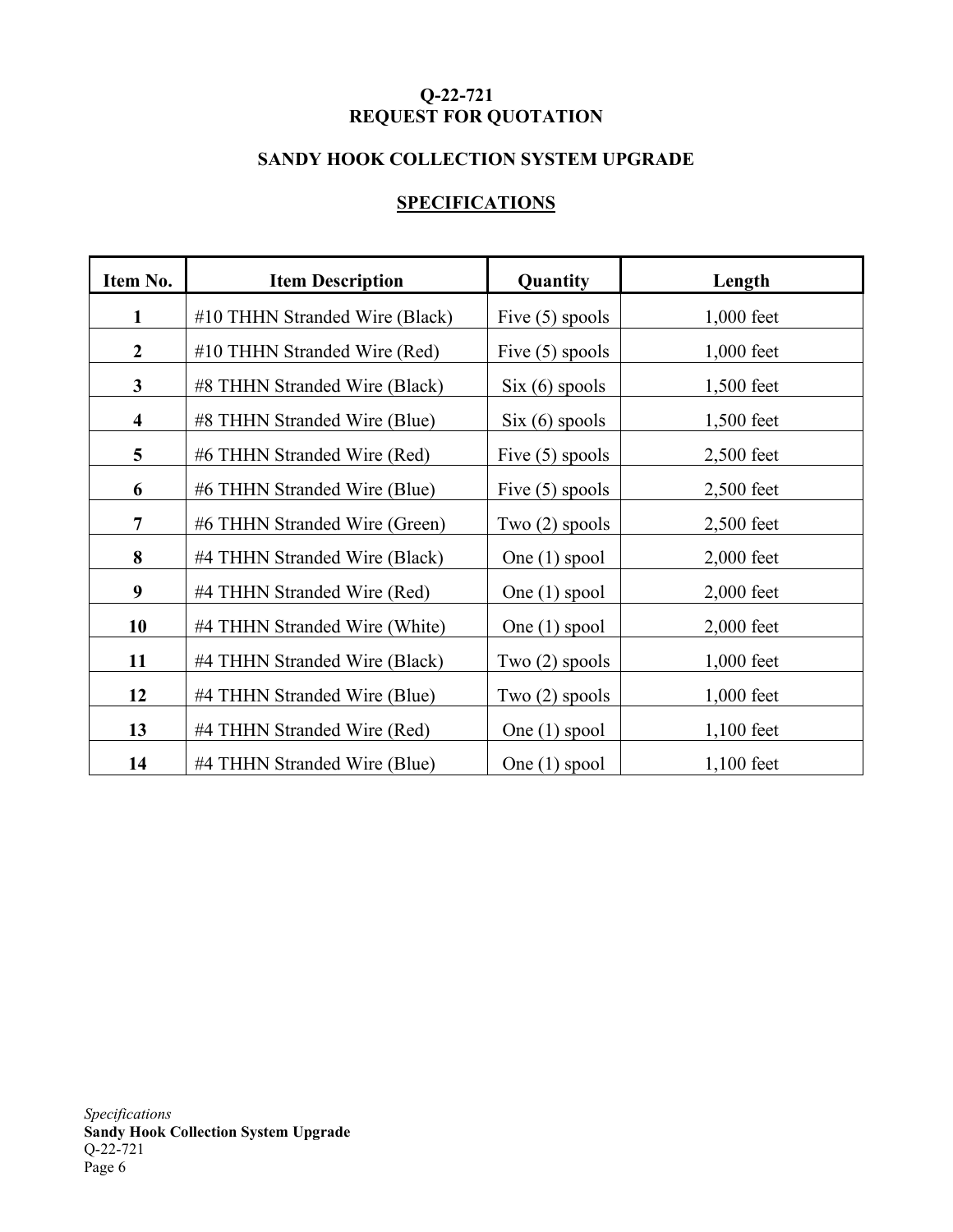## **Q-22-721**

## **SANDY HOOK COLLECTION SYSTEM UPGRADE**

### **FORM OF PROPOSAL**

| Item<br>No.    | <b>Item Description</b>                                                          | <b>Unit of</b><br><b>Measure</b> | Qty | <b>Unit Price</b><br>(Figures) | <b>Total Price</b><br>(Figures) |
|----------------|----------------------------------------------------------------------------------|----------------------------------|-----|--------------------------------|---------------------------------|
|                | #10 THHN Stranded Wire (Black)<br>Dollars<br>(Written)<br>per Cents<br>(Written) | 1,000<br>feet                    | 5   | \$<br>(Figures)                | $\mathcal{S}$<br>(Figures)      |
| $\overline{2}$ | #10 THHN Stranded Wire (Red)<br>Dollars<br>(Written)<br>per Cents<br>(Written)   | 1,000<br>feet                    | 5   | $\mathbb{S}$<br>(Figures)      | $\mathbf S$<br>(Figures)        |
| $\overline{3}$ | #8 THHN Stranded Wire (Black)<br>Dollars<br>(Written)<br>per Cents<br>(Written)  | 1,500<br>feet                    | 6   | $\mathbb{S}$<br>(Figures)      | $\mathcal{S}$<br>(Figures)      |

*Form of Proposal* **Sandy Hook Collection System Upgrade** Page 7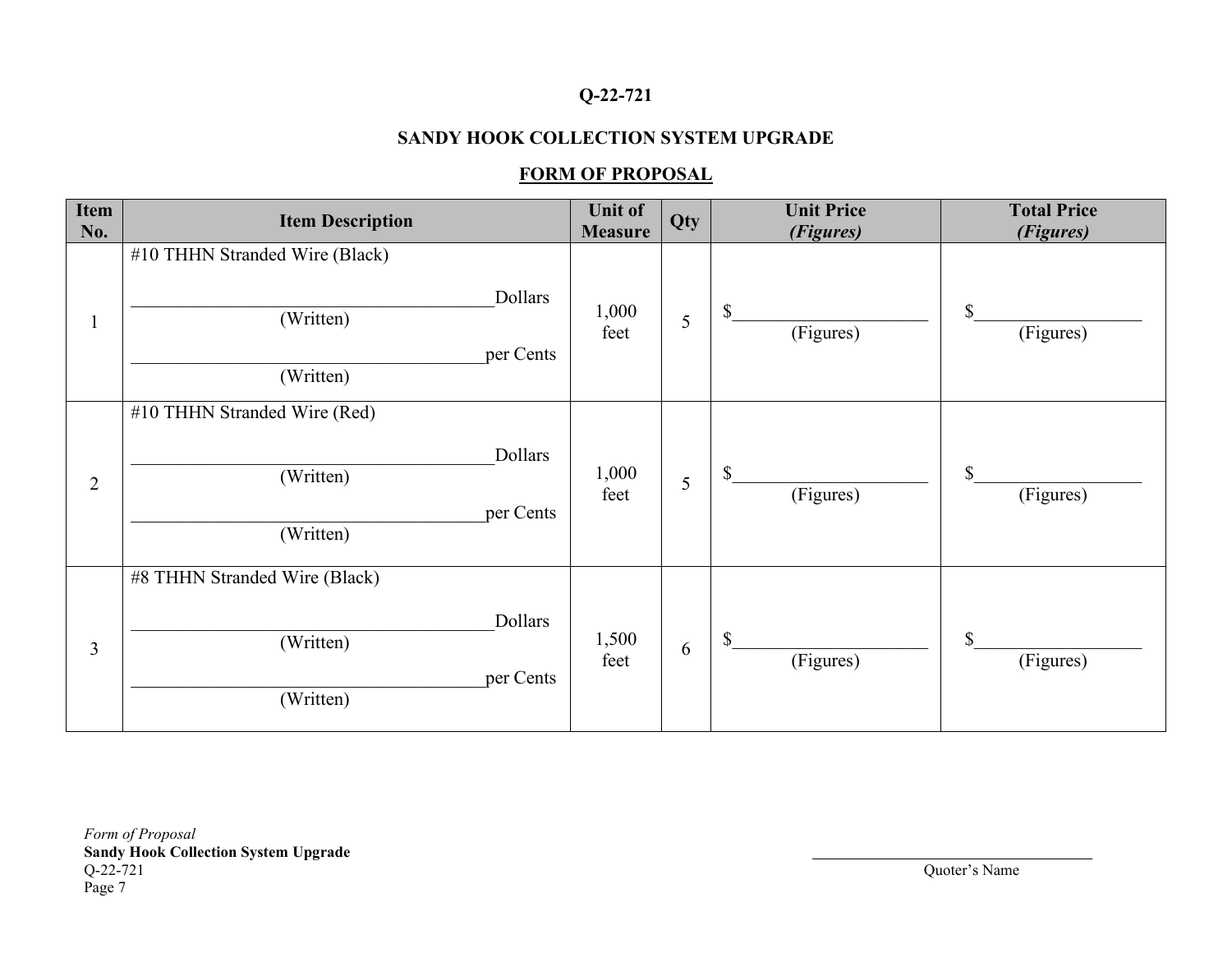| Item<br>No.    | <b>Item Description</b>                                                         | <b>Unit of</b><br><b>Measure</b> | Qty            | <b>Unit Price</b><br>(Figures) | <b>Total Price</b><br>(Figures) |
|----------------|---------------------------------------------------------------------------------|----------------------------------|----------------|--------------------------------|---------------------------------|
| $\overline{4}$ | #8 THHN Stranded Wire (Blue)<br>Dollars<br>(Written)<br>per Cents<br>(Written)  | 1,500<br>feet                    | 6              | $\mathbb{S}$<br>(Figures)      | \$<br>(Figures)                 |
| 5              | #6 THHN Stranded Wire (Red)<br>Dollars<br>(Written)<br>per Cents<br>(Written)   | 2,500<br>feet                    | 5              | $\mathbb{S}$<br>(Figures)      | $\mathcal{S}$<br>(Figures)      |
| 6              | #6 THHN Stranded Wire (Blue)<br>Dollars<br>(Written)<br>per Cents<br>(Written)  | 2,500<br>feet                    | 5              | \$<br>(Figures)                | $\mathbb{S}$<br>(Figures)       |
| $\overline{7}$ | #6 THHN Stranded Wire (Green)<br>Dollars<br>(Written)<br>per Cents<br>(Written) | 2,500<br>feet                    | $\overline{2}$ | $\mathbb{S}$<br>(Figures)      | $\mathbb{S}$<br>(Figures)       |

*Form of Proposal* **Sandy Hook Collection System Upgrade**  Q-22-721<br>Page 8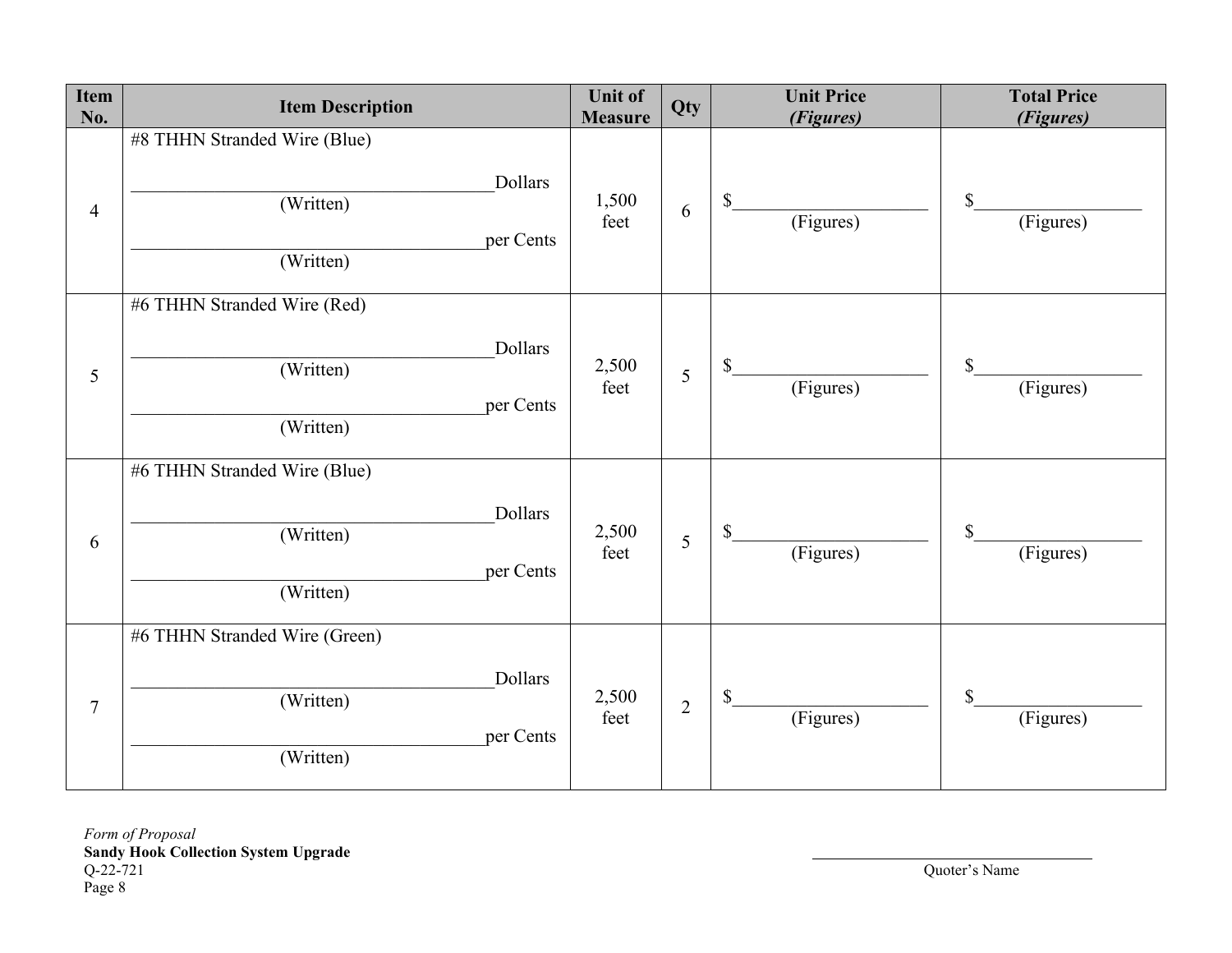| Item<br>No. | <b>Item Description</b>                                                         | <b>Unit of</b><br><b>Measure</b> | Qty            | <b>Unit Price</b><br>(Figures) | <b>Total Price</b><br>(Figures) |
|-------------|---------------------------------------------------------------------------------|----------------------------------|----------------|--------------------------------|---------------------------------|
| $8\,$       | #4 THHN Stranded Wire (Black)<br>Dollars<br>(Written)<br>per Cents<br>(Written) | 2,000<br>feet                    | $\mathbf{1}$   | $\mathbb{S}$<br>(Figures)      | $\mathbb{S}$<br>(Figures)       |
| 9           | #4 THHN Stranded Wire (Red)<br>Dollars<br>(Written)<br>per Cents<br>(Written)   | 2,000<br>feet                    | $\mathbf{1}$   | \$<br>(Figures)                | $\mathcal{S}$<br>(Figures)      |
| 10          | #4 THHN Stranded Wire (White)<br>Dollars<br>(Written)<br>per Cents<br>(Written) | 2,000<br>feet                    | $\mathbf{1}$   | \$<br>(Figures)                | \$<br>(Figures)                 |
| 11          | #4 THHN Stranded Wire (Black)<br>Dollars<br>(Written)<br>per Cents<br>(Written) | 1,000<br>feet                    | $\overline{2}$ | $\mathbb{S}$<br>(Figures)      | $\mathbb{S}$<br>(Figures)       |

*Form of Proposal* **Sandy Hook Collection System Upgrade**  Q-22-721<br>Page 9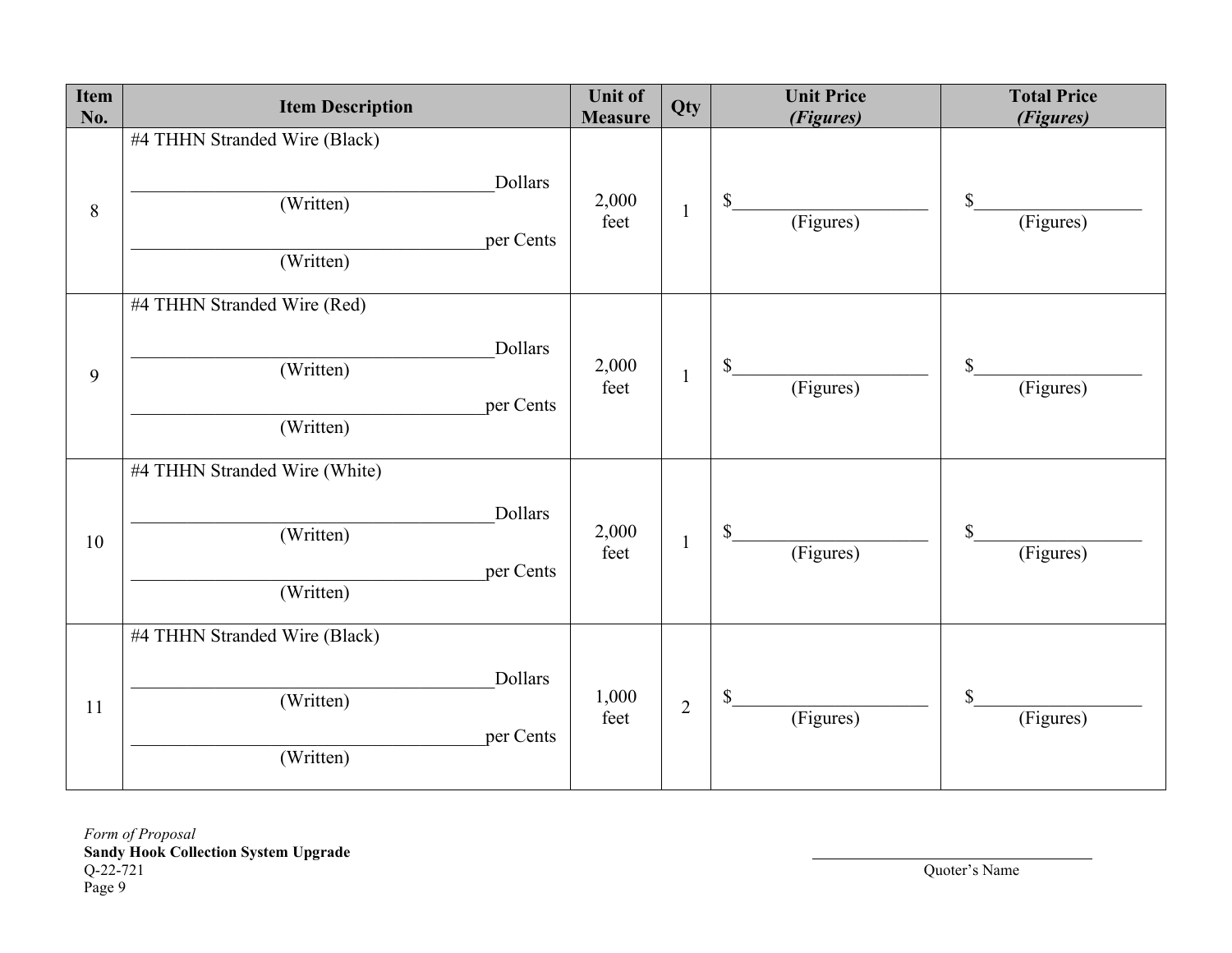| Item<br>No.                                  | <b>Item Description</b>                                                        | <b>Unit of</b><br><b>Measure</b> | <b>Qty</b>     | <b>Unit Price</b><br>(Figures) | <b>Total Price</b><br>(Figures) |
|----------------------------------------------|--------------------------------------------------------------------------------|----------------------------------|----------------|--------------------------------|---------------------------------|
| 12                                           | #4 THHN Stranded Wire (Blue)<br>Dollars<br>(Written)<br>per Cents<br>(Written) | 1,000<br>feet                    | $\overline{2}$ | \$<br>(Figures)                | \$<br>(Figures)                 |
| 13                                           | #4 THHN Stranded Wire (Red)<br>Dollars<br>(Written)<br>per Cents<br>(Written)  | 1,100<br>feet                    | $\mathbf{1}$   | \$<br>(Figures)                | \$<br>(Figures)                 |
| 14                                           | #4 THHN Stranded Wire (Blue)<br>Dollars<br>(Written)<br>per Cents<br>(Written) | 1,100<br>feet                    | $\mathbf{1}$   | \$<br>(Figures)                | \$<br>(Figures)                 |
| <b>TOTAL LUMP SUM (Item Nos. 1-14 above)</b> |                                                                                |                                  |                |                                |                                 |
|                                              | (Written)                                                                      | Dollars<br>Cents                 |                | \$<br>(Figures)                |                                 |
|                                              | (Written)                                                                      |                                  |                |                                |                                 |

*Form of Proposal* **Sandy Hook Collection System Upgrade**   $Q-22-721$ <br>Page 10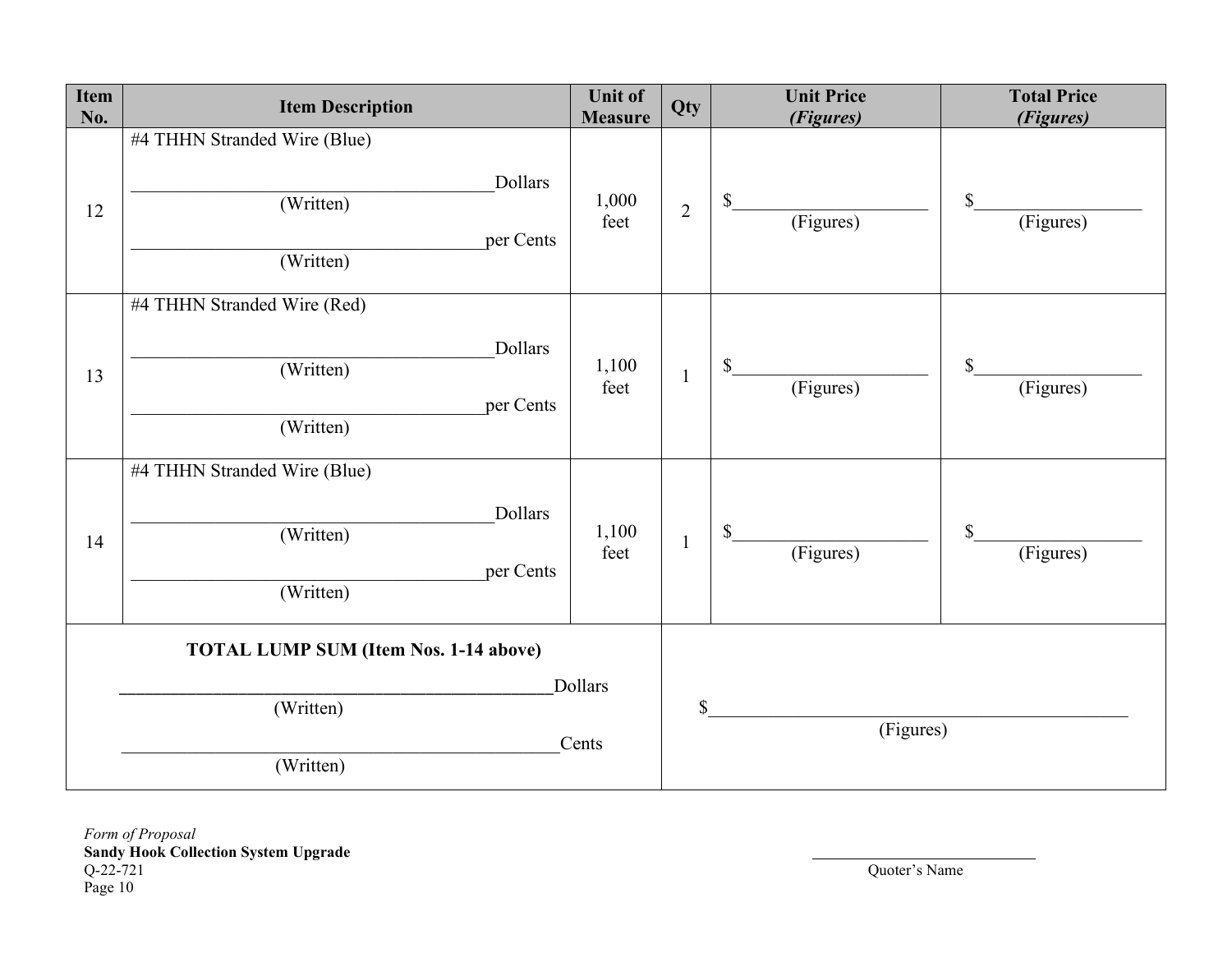### $Q-22-721$

## SANDY HOOK COLLECTION SYSTEM UPGRADE

## **FORM OF PROPOSAL**

Form of Proposal **Sandy Hook Collection System Upgrade**  $Q-22-721$ Page 11